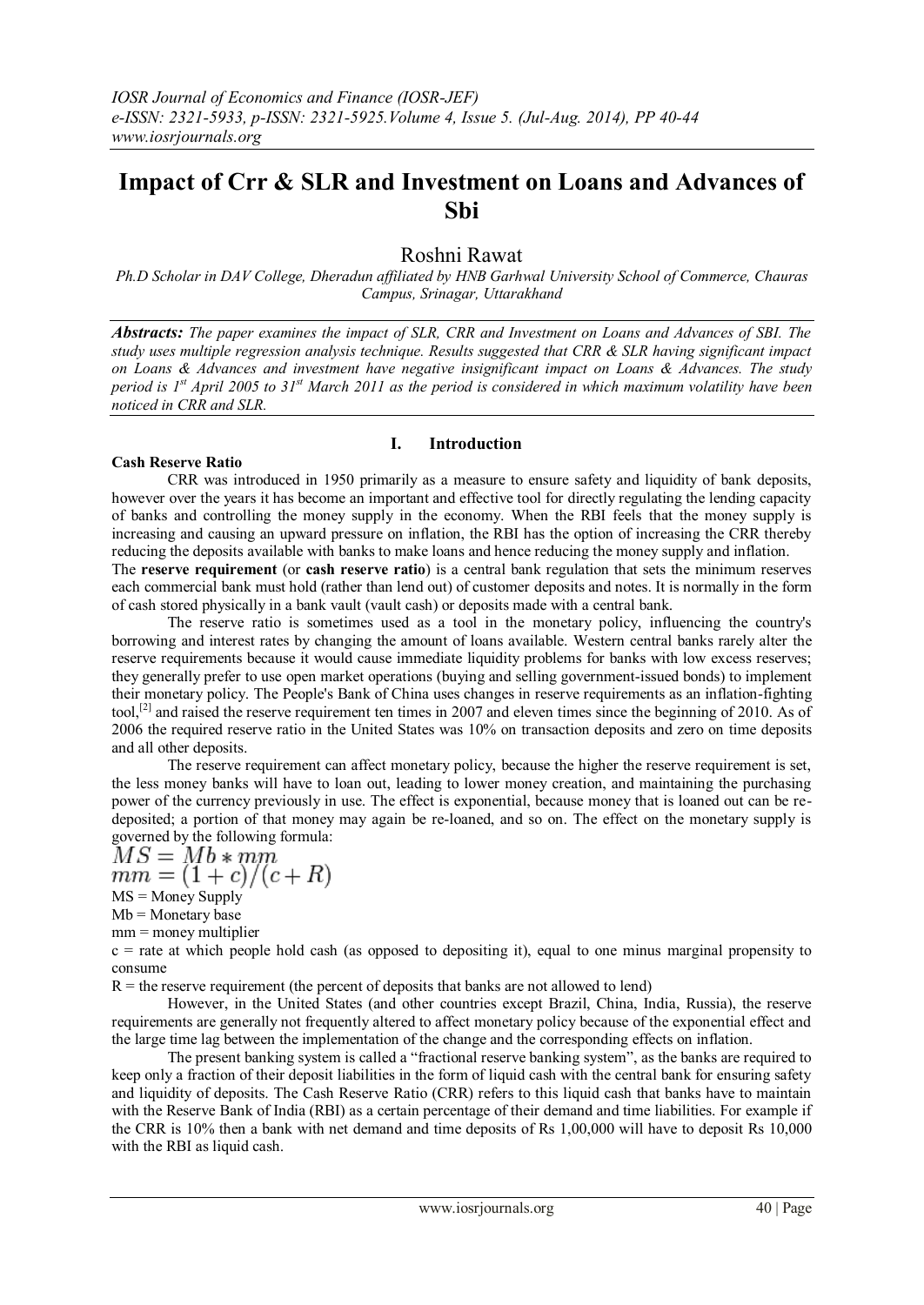# **Statutory Liquidity Ratio (SLR)**

Statutory Liquidity Ratio is the amount of liquid assets, such as cash, precious metals or other approved securities, that a financial institution must maintain as reserves other than the Cash with the Central Bank. The statutory liquidity ratio is a term most commonly used in India.

The objectives of SLR are:

- 1. To restrict the expansion of bank credit.
- 2. To augment the investment of the banks in Government securities.
- 3. To ensure solvency of banks. A reduction of SLR rates looks eminent to support the credit growth in India.

The SLR is commonly used to contain [inflation](http://en.wikipedia.org/wiki/Inflation) and fuel growth, by increasing or decreasing it respectively. This counter acts by decreasing or increasing the money supply in the system respectively. Indian banks' holdings of government securities ([Government securities\)](http://en.wikipedia.org/w/index.php?title=G-Sec&action=edit&redlink=1) are now close to the statutory minimum that banks are required to hold to comply with existing regulation. When measured in rupees, such holdings decreased for the first time in a little less than 40 years (since the nationalization of banks in 1969) in 2005-06. While the recent credit boom is a key driver of the decline in banks' portfolios of G-Sec, other factors have played an important role recently.

These include:

- 1. Interest rate increases.
- 2. Changes in the prudential regulation of banks' investments in G-Sec.

Most G-Sec held by banks are long-term fixed-rate bonds, which are sensitive to changes in interest rates. Increasing interest rates have eroded banks' income from trading in G-Sec.

Recently a huge demand in G-Sec was seen by almost all the banks when RBI released around 108000 crore rupees in the financial system. This was by reducing CRR, SLR & Repo rates. This was to increase lending by the banks to the corporate and resolve [liquidity crisis.](http://en.wikipedia.org/wiki/Liquidity_crisis) Providing economy with the much needed fuel of liquidity to maintain the pace of growth rate. However the exercise became futile with banks being over cautious of lending in highly shaky market conditions. Banks invested almost 70% of this money to rather safe Govt. securities than lending it to corporate.

The quantum is specified as some percentage of the total demand and time liabilities ( i.e. the liabilities of the bank which are payable on demand anytime, and those liabilities which are accruing in one months time due to maturity) of a bank.

SLR Rate = Total Demand/Time Liabilities  $x$  100%

This percentage is fixed by the central bank. The maximum and minimum limits for the SLR are 40% and 25% respectively in India. Following the amendment of the Banking regulation Act (1949) in January 2007, the floor rate of 25% for SLR was removed.

#### **Investments**

Investment has different meanings in finance and economics. In Finance investment is putting money into something with the expectation of gain, that upon thorough analysis, has a high degree of security of principle, as well as security of return, within an expected period of time. In contrast putting money into something with an expectation of gain without thorough analysis, without security of principal, and without security of return i[s speculation](http://en.wikipedia.org/wiki/Speculation) or [gambling.](http://en.wikipedia.org/wiki/Gambling)

The every bank make investments in various activities such as, Govt. securities and % corporate securities but mostly bank invest at least 70% of his deposit into the safe Govt. securities rather then investing in volatile corporate securities As the investments of bank get reduced then banks will offer more loans and advances and voice versa.

#### **Loans And Advances**

A loan is a type of [debt.](http://en.wikipedia.org/wiki/Debt) Like all debt instruments, a loan entails the redistribution of financial [assets](http://en.wikipedia.org/wiki/Asset) over time, between th[e lender](http://en.wiktionary.org/wiki/lender) and th[e borrower.](http://en.wiktionary.org/wiki/borrower)

In a loan, the borrower initially receives or borrows an amount of [money,](http://en.wikipedia.org/wiki/Money) called the principal, from the lender, and is obligated to pay back or repay an equal amount of money to the lender at a later time. Typically, the money is paid back in regular installments, or partial repayments; in an [annuity,](http://en.wikipedia.org/wiki/Annuity_%28finance_theory%29) each installment is the same amount.

The loan is generally provided at a cost, referred to as [interest](http://en.wikipedia.org/wiki/Interest) on the [debt,](http://en.wikipedia.org/wiki/Debt) which provides an incentive for the lender to engage in the loan. In a legal loan, each of these obligations and restrictions is enforced by [contract,](http://en.wikipedia.org/wiki/Contract) which can also place the borrower under additional restrictions known as [loan covenants.](http://en.wikipedia.org/wiki/Loan_covenant)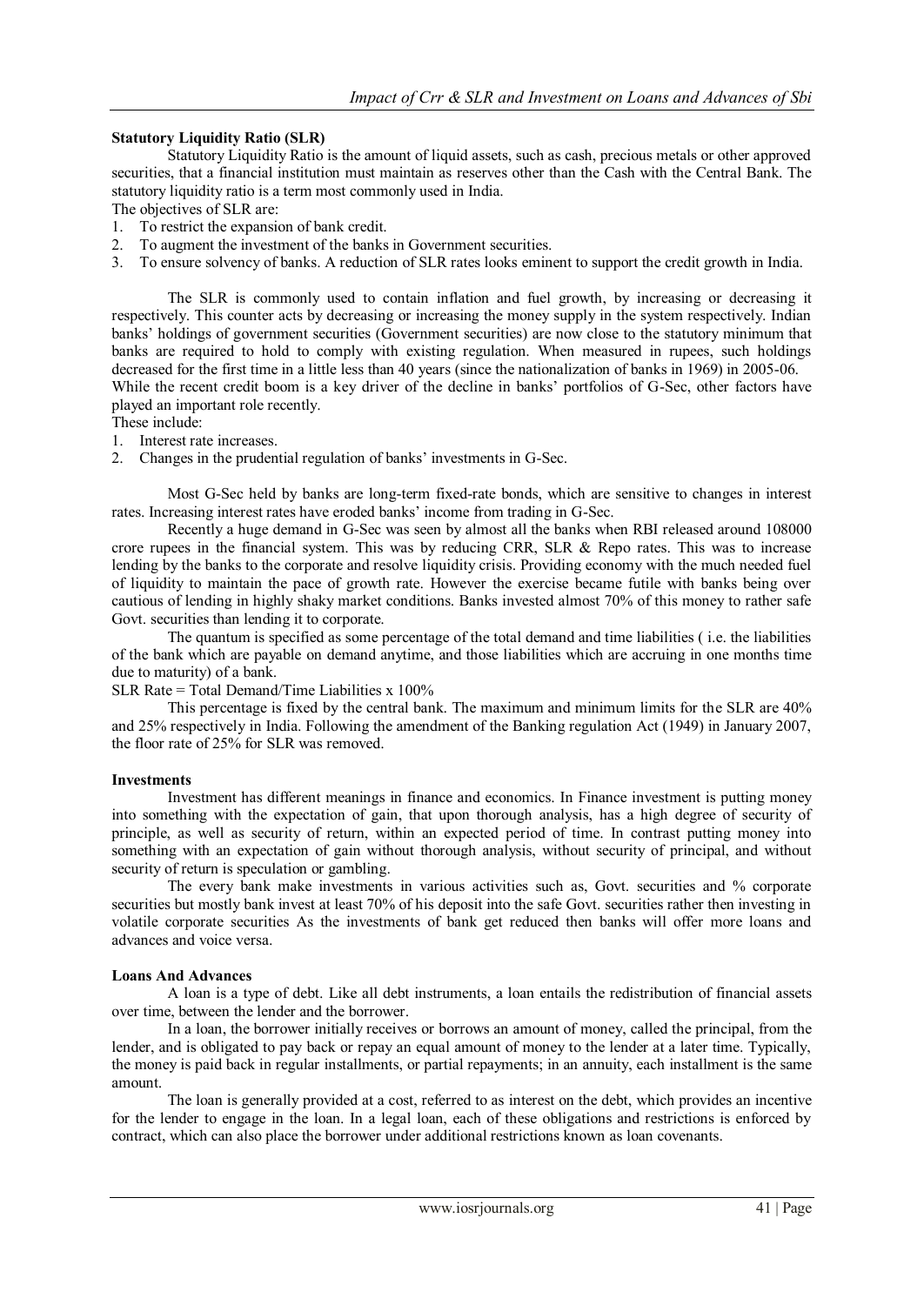The SBI offer Loans and advances to various sectors but our study involves the Loans and the Advances offered for non banking financial institutes, financial institutes, banks and housing finance.

#### **Importance**

# **II. Literature Review**

Firstly, related knowledge helps the investigator to avoid overlapping and it acquaints his with the level and the nature of research already done & it indicated what remain to be done.

Secondly it helps the investigator to built up new edifice on the bases of perceive knowledge and the quality standard can be maintained or raised by keeping in view the previous qualities standards.

Thirdly related knowledge of the past studies are helpful for further development of any research work, so there is a dire need for an investigator to review the related literature.

Based on following review the study proposed the follow by:

**[David Korten](http://en.wikipedia.org/wiki/David_Korten) 2009** : claim that fractional-reserve banking, by expanding the [money supply,](http://en.wikipedia.org/wiki/Money_supply) will lower the interest rates compared to a hypothetical full-reserve banking system, although this idea has been criticized within mainstream economics and increase the Loans and advances.

**RBI (Amd.) Bill 2006**: has been enacted and has come into force with its gazette notification consequent upon and to subsection to 42 (1), the RBI having regard to the needs of securing the monitory stability in the country can resemble CRR for scheduled banks without any floor rate or ceiling rate.

**According to Mankiw, N. Gregory (2002)**, "Repeated bank failures and financial crises led to the creation of [central banks](http://en.wikipedia.org/wiki/Central_banks) – public institutions that have the authority to regulate commercial banks, impose reserve requirements, and act as [lender-of-last-resort](http://en.wikipedia.org/wiki/Lender_of_last_resort) if a bank runs low on [liquidity.](http://en.wikipedia.org/wiki/Liquidity) The emergence of central banks mitigated the dangers associated with fractional reserve banking.

**Merrih Uctum and Michael Wickens 1989:** Concluded in his study that bank has to finance investments entirely from Bank Loans. Loans are used to invest in physical capital to produced domestic outputs.

**Macmillan report 1931:** Government regulations may also be used to limit the money creation process by preventing banks from giving out loans even though the reserve requirements have been fulfilled.

**William Mac Eachern 1929:** Concluded that The money multiplier, m, is the inverse of the reserve requirement, R. This multiplier number is multiplied by the initial deposit to show the maximum amount of money it can be expanded to Loans and Advances.

**[Joseph Schumpeter](http://en.wikipedia.org/wiki/Joseph_Schumpeter) and [post-Keynesians](http://en.wikipedia.org/wiki/Post-Keynesian) in 19<sup>th</sup> Century:** Their Endogenous money theory states that the supply of money is credit-driven and determined endogenously by the demand for bank loans, rather than exogenously by monetary authorities.

#### **Objective Of The Study**

The objective of this study is to evaluate the impact of Cash reserve ratio, statuary liquidity ratio and investment on the loans and advances of State Bank of India.

#### **Hypotheses Of The Study**

**H01.** There has no significant impact of CRR on Loans and Advances.<br>**H02.** There has no significant impact of SLR on Loans and Advances.

- There has no significant impact of SLR on Loans and Advances.
- **H03.** There has no significant impact of Investments on Loans and Advances.

As CRR & SLR are important quantitative instruments of monetary policy of RBI for credit control. And investment have some impact on Loans and Advances, but there has been a limited research on measuring the impact of CRR, SLR and investments by banks on Loans and Advances so, the present paper's aim is to filling out this gap.

# **III. Research Design**

#### **1. Sample design and period of the study:**

The sample was based primarily on the data collected from the prowess data base of the center for monitoring the Indian economy (CMIE) SBI has been selected for the perpose of the study. The period is from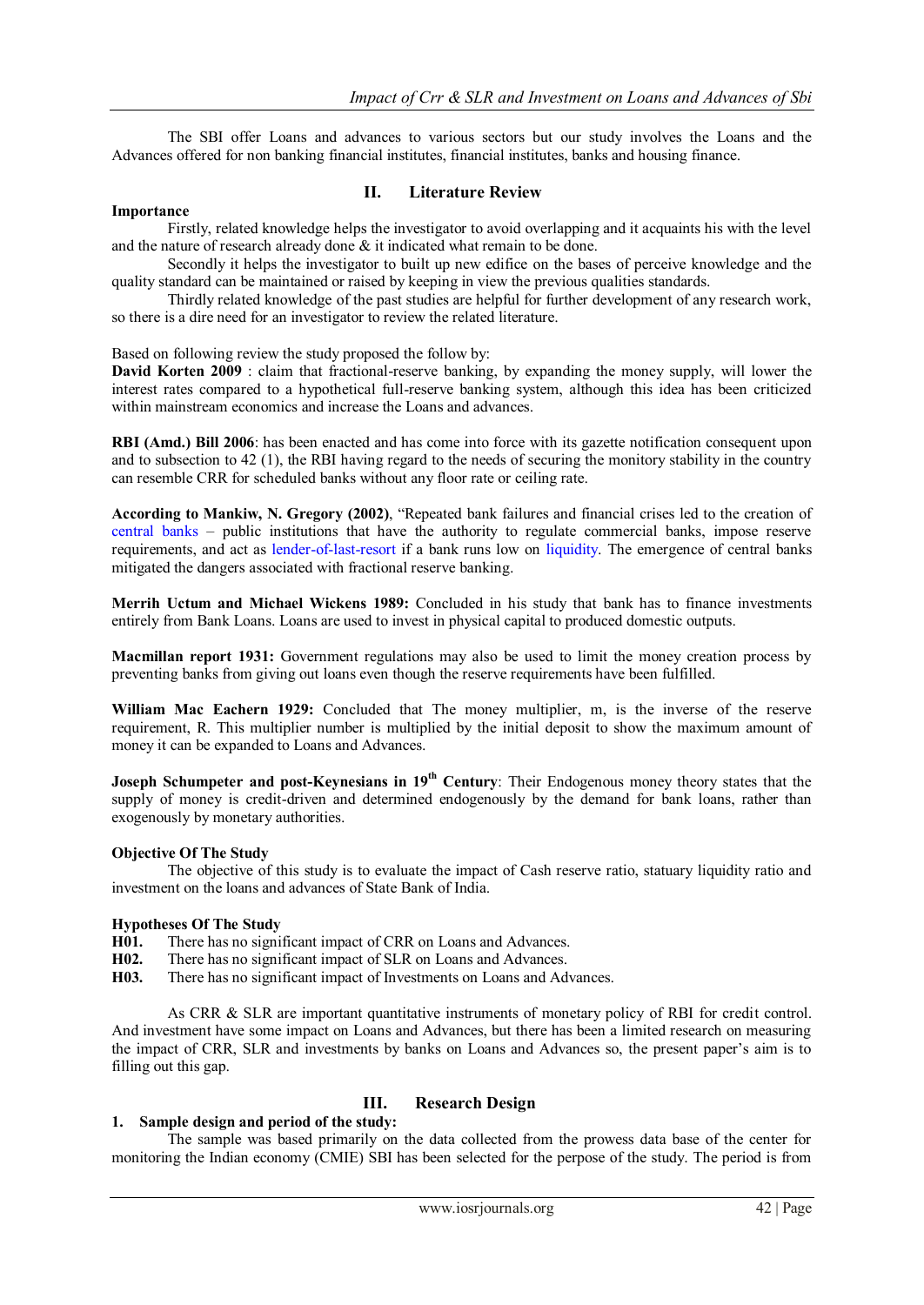$31<sup>st</sup>$  march 2005 to  $31<sup>st</sup>$  March 2011. This was the most recent slot period during which maximum changes occurred in CRR and SLR.



Res 1= Reserved based on CRR  $Res 2 = Reserve$  based on SLR

 $Inv = Investments$ 

 $L&A =$ Loans and Advances (nbfcs/ banks/ fis / housing finance companies).

Multiple regression equation:- L&D =  $a+b1$  Res  $1+b2$  Res  $2+b3$  inv

**IV. Emperical Results:**

| Descriptive Statist |  |
|---------------------|--|
|                     |  |

| Descriptive Statistics |             |                |  |  |  |
|------------------------|-------------|----------------|--|--|--|
|                        | Mean        | Std. Deviation |  |  |  |
| Loans                  | 449916.6971 | 2.02592E5      |  |  |  |
| <b>SLR</b>             | 320467.8762 | 4.54616E5      |  |  |  |
| <b>CRR</b>             | 71600.9281  | 1.46375E5      |  |  |  |
| Investments            | 223660.2900 | 63603.95600    |  |  |  |

Model Summary

|       |                | R Square | Durbin-Watson |
|-------|----------------|----------|---------------|
| Model |                |          |               |
|       | $.982^{\circ}$ | .964     | 2.452         |

a. Predictors: (Constant), Investmants, SLR, CRR

b. Dependent Variable: Loans

Independent variable investments, SLR, CRR of the dependent variable having R square .964 is being explained by regression model. The value of Durbin Watson is 2.4 which is close to 2, so that showing very little auto correlation.

96.4 % of variation is independent variable is explained R square = 96% by regression equations.

|       | <b>ANOVA</b> <sup>b</sup> |                |    |             |        |                   |
|-------|---------------------------|----------------|----|-------------|--------|-------------------|
| Model |                           | Sum of Squares | df | Mean Square |        | Sig.              |
|       | Regression                | 2.375E11       |    | 7.915E10    | 26.988 | .011 <sup>a</sup> |
|       | Residual                  | 8.799E9        |    | 2.933E9     |        |                   |
|       | Total                     | 2.463E11       |    |             |        |                   |

a. Predictors: (Constant), Investmants, SLR, CRR

b. Dependent Variable: Loans

If F value is greater then 1, then it will be fit for the study and in case of our study the value of F is greater then 1 so this model is fit for our study.